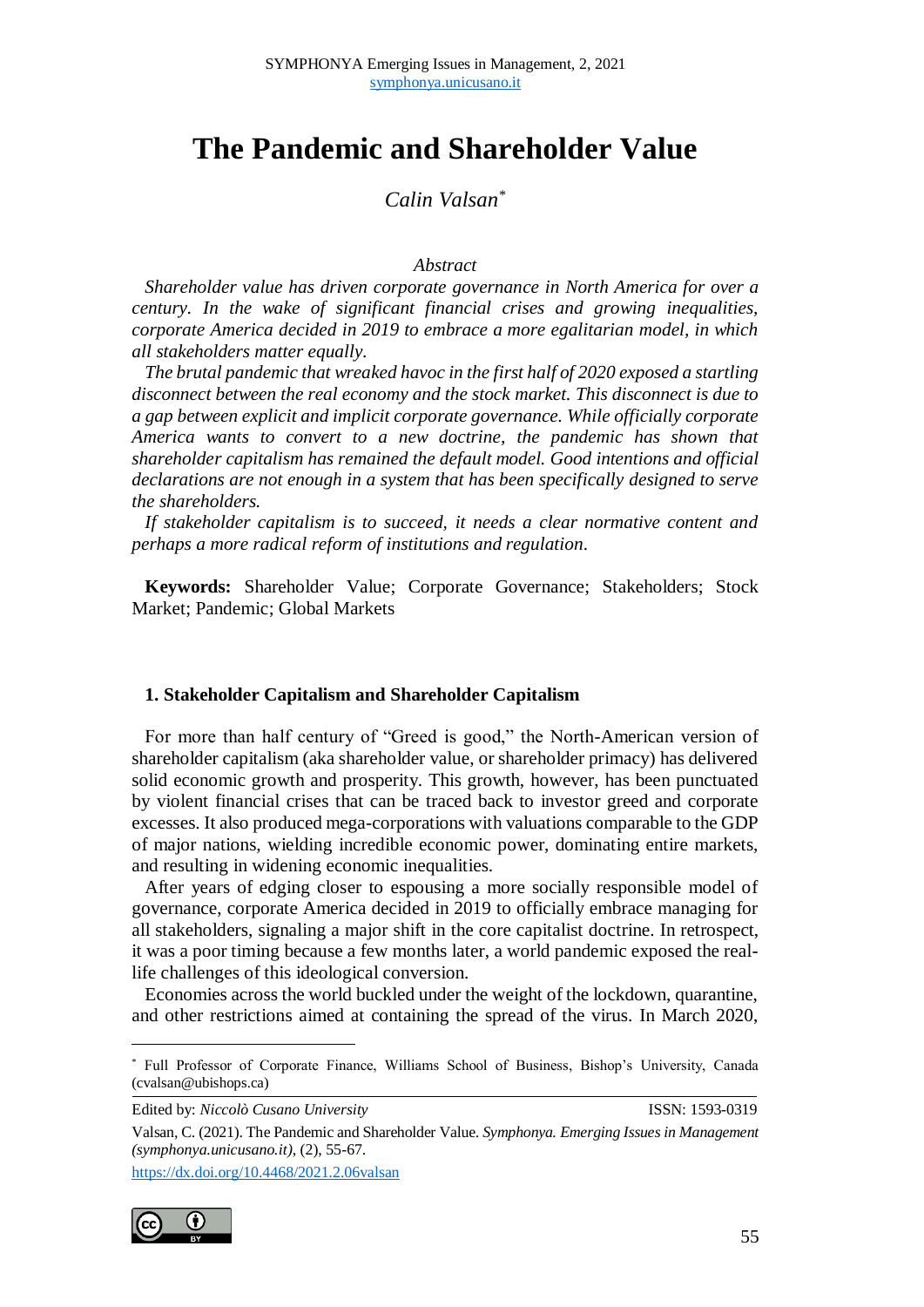stock markets plunged along with the economy but reversed course and started a spectacular recovery well into the beginning of August, when they erased almost all the losses incurred a few months earlier. This staggering comeback flies in the face of major economic indicators, such as GDP, unemployment, and industrial production, still reeling from the shock and still facing a very uncertain future.

The aim of this paper is to use the anecdotal evidence gathered so far on the disconnect between financial markets and the real economy in order to evaluate the extent to which the current model of corporate governance has succeeded in implementing its acknowledged ideological conversion. It is contended that the acute perception of disconnect between Main Street and Wall Street is due to a gap between expectations and reality. One wishes corporate boards give equal consideration to customers, employees, suppliers, and the local community, but in reality the fortunes of corporations continue to be driven almost entirely by the cash flow accruing to shareholders. In a system designed to cater to shareholders, it is hardly surprising to observe shareholder capitalism enduring against our best intentions. The transition to stakeholder capitalism might require a more radical reform of markets, institutions, and regulation, but it is not clear if society at large is ready for such a momentous challenge. The current situation is somewhat reminiscent of the challenge faced some thirty years ago by Mikhail Gorbachev's *glasnost* and *perestroika*, but this time in reverse.

## **2. The Fortunes of Shareholder Capitalism**

Shareholder value has underpinned the current model of corporate governance for almost a century. The concept that shareholders are the most privileged claimholders has been enshrined into law by the famous 1919 Dodge v. Ford Motor Company ruling (Henderson, 2007), later summarized by Milton Friedman in an even more famous pronouncement: The responsibility of business is to maximize its profits (Friedman, 1970)

The doctrine of shareholder primacy is the cornerstone of shareholder capitalism and is predicated on four arguments: property rights, functionality, efficiency and contract incompleteness. The first argument is somewhat convoluted, but in essence it argues that if the initial appropriation of resources has been legitimate, then any market transaction following from here is also legitimate (Kymilcka, 1989). Functionality contends that managers cannot have conflicting loyalties, and need a clear metric of performance, that is, the share price. The argument from efficiency is built around Ronald Coase's transaction costs conjecture (Coase, 1960). Contract incompleteness argues that shareholders are the most vulnerable claimholders, because writing a complete contract is prohibitively expensive (Hart & Moore 1988, 1990). Sometimes, efficiency and contract incompleteness are conflated into the tidethat-lifts-all-boats argument (Bainbridge, 2002).

The fate of shareholder primacy has ebbed and flowed, yet in the last quarter of the 20<sup>th</sup> century it made a strong comeback and ended the century dominant and unchallenged. In the first two decades of the new millennium, the dot.com bubble and the sub-prime meltdown cast a long shadow, and fresh criticism -sometime quite virulent – was leveled at its conceptual foundation. Things finally came to a head in 2019 when the Business Roundtable, one of the most prestigious gatherings of Big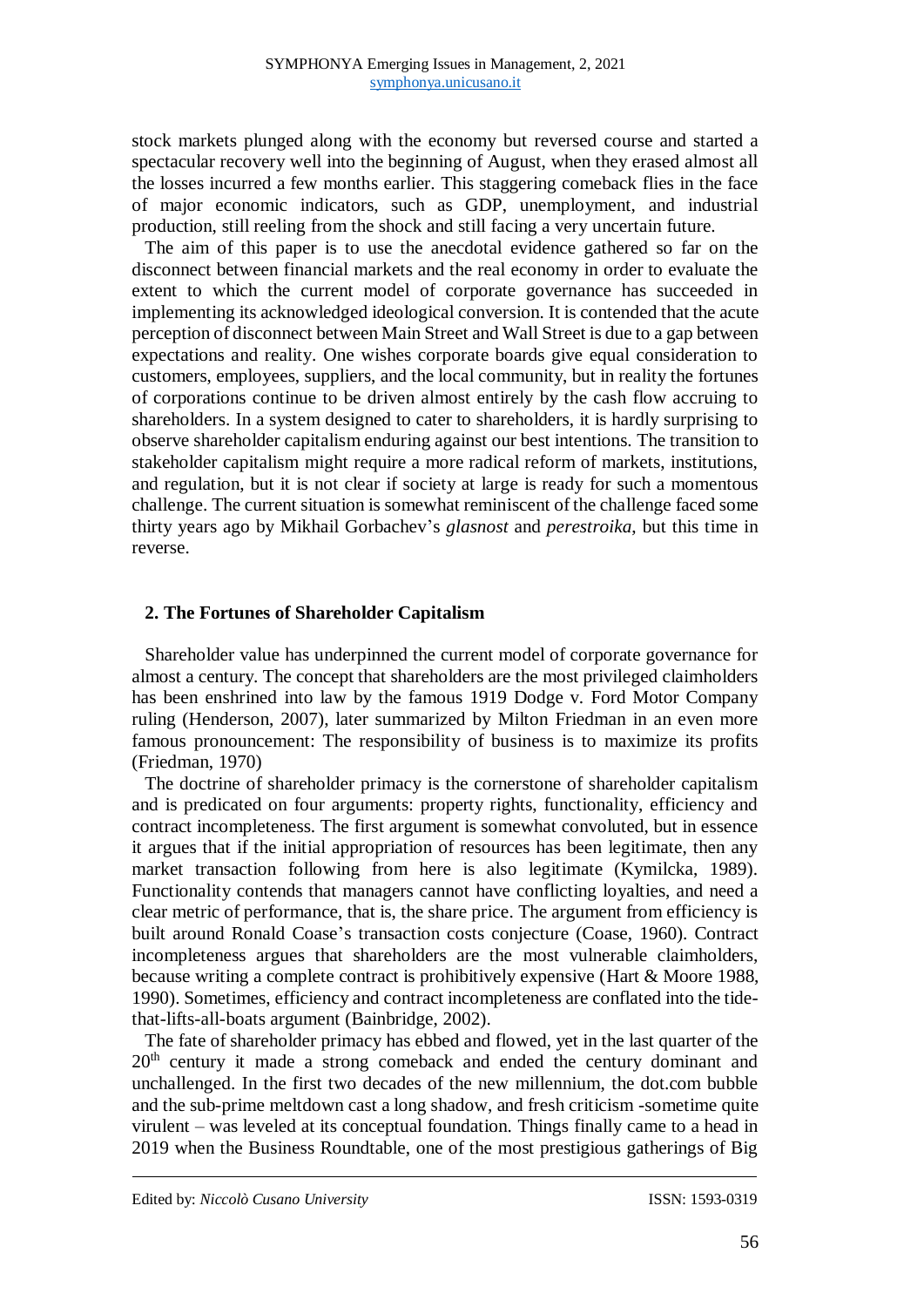Business CEOs, decided to denounce and renounce shareholder value altogether. The purpose of the corporation was updated under a new set of guidelines that strive to give equal consideration to all stakeholders:

> *□ "While each of our individual companies serves its own corporate purpose, we share a fundamental commitment to all of our stakeholders."* 1

The stakeholders specifically identified in the report are: customers, employees, suppliers, local communities, and lastly, shareholders. It is not clear if this change of heart was prompted by the concern that shareholder capitalism is prone to devastating financial crises, or by moral concerns stemming from growing inequalities. Since inequalities increase the risk of social unrest and even economic crises, everything can be reduced to long-term sustainability.

Making an ideological pronouncement is one thing, putting it into practice is another one (Civera & Freeman, 2019). It is likely that CEOs want to free themselves from the tyranny of capricious stock prices, but they also want to hold on to the substantial compensation packages buoyed by stock markets. Perhaps, the more relevant concern has to do with the system of corporate governance that was painstakingly build over the last one hundred years around shareholder value. How difficult would be to dismantle shareholder capitalism within a governance framework that was specifically designed to serve it? The challenge is not totally insurmountable, and there are precedents: in the late 1980s, Mikhail Gorbachev has successfully dismantled the communist regime from within, although arguably his intention was to reform it, not to destroy it (Satter, 2001). Here, we are dealing with a somewhat similar situation. Shareholder capitalism is perceived to be in a state of crisis, and needs to be reformed. Can it be done? The first test of how far corporations moved away from shareholder value has come amid an unexpected and brutal world pandemic.

# **3. The Economy**

The crisis began at the end of 2019 in China, but by February 2020 it spread to Europe and North America. By mid-March, most countries had entered a partial lockdown or have implemented restrictions, such as social distancing, and/or the wearing of masks. Air travel, non-essential retail, restaurants, bars, tourism, concerts, and public gatherings were seriously curtailed. Parts of the world economy came to a grinding halt. The most dramatic period of the pandemic lasted until the end of April. By the beginning of May, the economy entered a period of slow recovery and by the end of May many countries began to ease the more draconian restrictions, such as the lockdown and quarantine. Social distancing and the wearing of mask remained the norm.

The economic impact of the pandemic was significant and immediate. The US Commerce Department estimated that in the second quarter of the year the US economy contracted by almost 33% on an annualized base, the most severe decline since 1947, when the record began (Thomson Reuters  $\cdot$  Jul 30, 2020). Unemployment jumped from a low of 3.5% in February to 14.7% in April, only to recede to 11% in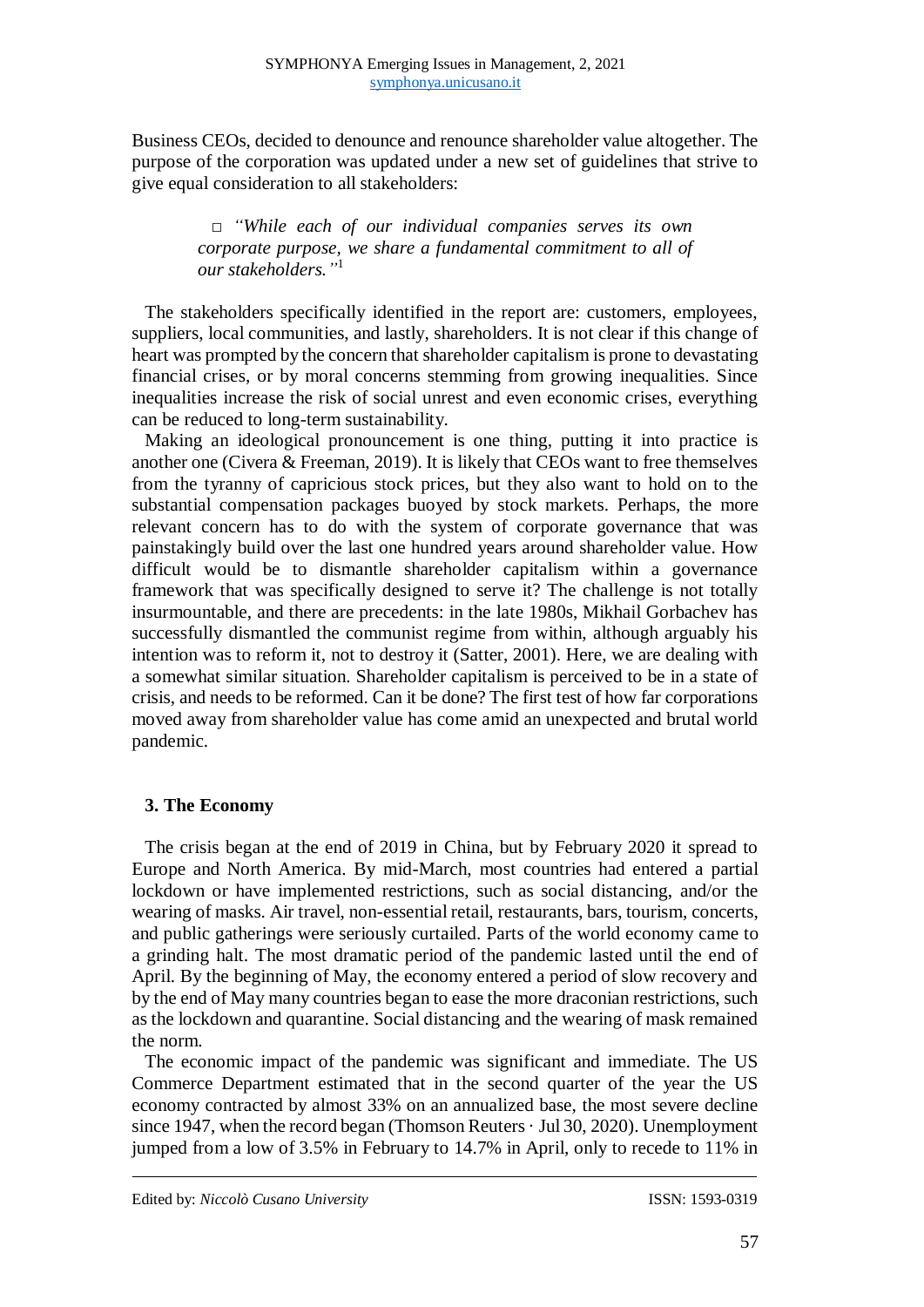June, according to the US Bureau of Labor and Statistics. Canada's economy, even after it picked up in May and June, remained at 15% below its pre-crisis levels on an annualized basis. (Pete Evans 2020). Unemployment peaked at 13.7% in May, according to Statistics Canada.

The European Union also experienced a severe economic decline in the second quarter of 2020 -almost 12% on an annualized basis. Some countries fared better than others. Germany saw a 10% contraction, Italy experienced a 12.4% decline, France 13.8%, and Spain – among the hardest hit, saw its GDP plunge by 18.5% in the second quarter, after it had already contracted by more than  $5\%$  in the first quarter<sup>2</sup>. Industrial production in the EU increased by 11.4 % in May 2020 after a decrease by 18.2 % in April and by 10.8 % in March. The total reduction since February 2020 amounts to 18.8%.

Unemployment averaged 7.1% across the European Union, but youth unemployment stood at 16.8%. Greece, Spain, Cyprus and Lithuania showed above average unemployment, with Spain, again, holding the record at 15.6%. It becomes increasingly clear that economies relying on services and tourism are among the hardest hit.

Public finances worsened because deficits and public debt increased due to a slowdown in economic activity and generous stimulus packages put forward by governments in the European Union, United States, Canada, and other countries. In the European Union, consolidated national debt stood at 79.5% at the end of March, according to Eurostat. Several countries registered levels well above this average: Greece had the highest national debt to GDP ratio at 176%, followed by Italy with 137%, Portugal with 120%, and Belgium 104%. The United States reached levels comparable to those of Belgium, while Canada stood at  $48.4\%$ <sup>3</sup>. This figure appears low in comparison to national debt levels in the United States because it excludes provincial debt.

Some worry that the global economic effects of the ongoing pandemic are underestimated because we rely too much on historical comparisons to previous crises, such as SARS and the 2008/2009 financial crisis (Nuno, 2020).

## **4. The Stock Market**

North-American markets plunged spectacularly in mid-March but recovered almost miraculously by the beginning of August. Arguably, it was among the shortest bear market ever. The wild gyrations of the stock market are due in great part to the implementation of government restrictions and social distancing in almost every country in the world, and later by the adoption of a substantial stimulus package in the European Union and the United States (Baker et al., 2020; Ramelli & Wagner, 2020; Zhang et al., 2020). Markets in Asia underperformed relative to North America (Liu et al., 2020). Interestingly, as the crisis progressed, it appears that the negative stock reaction was following more closely the number of declared cases rather than the number of deaths (Ashraf, 2020). There have been attempts to divide the period before and after the crisis began into distinct segments, each one with its own market dynamic – in terms of share price and volatility (Wagner, 2020; Altig et al., 2020; Onali, 2020).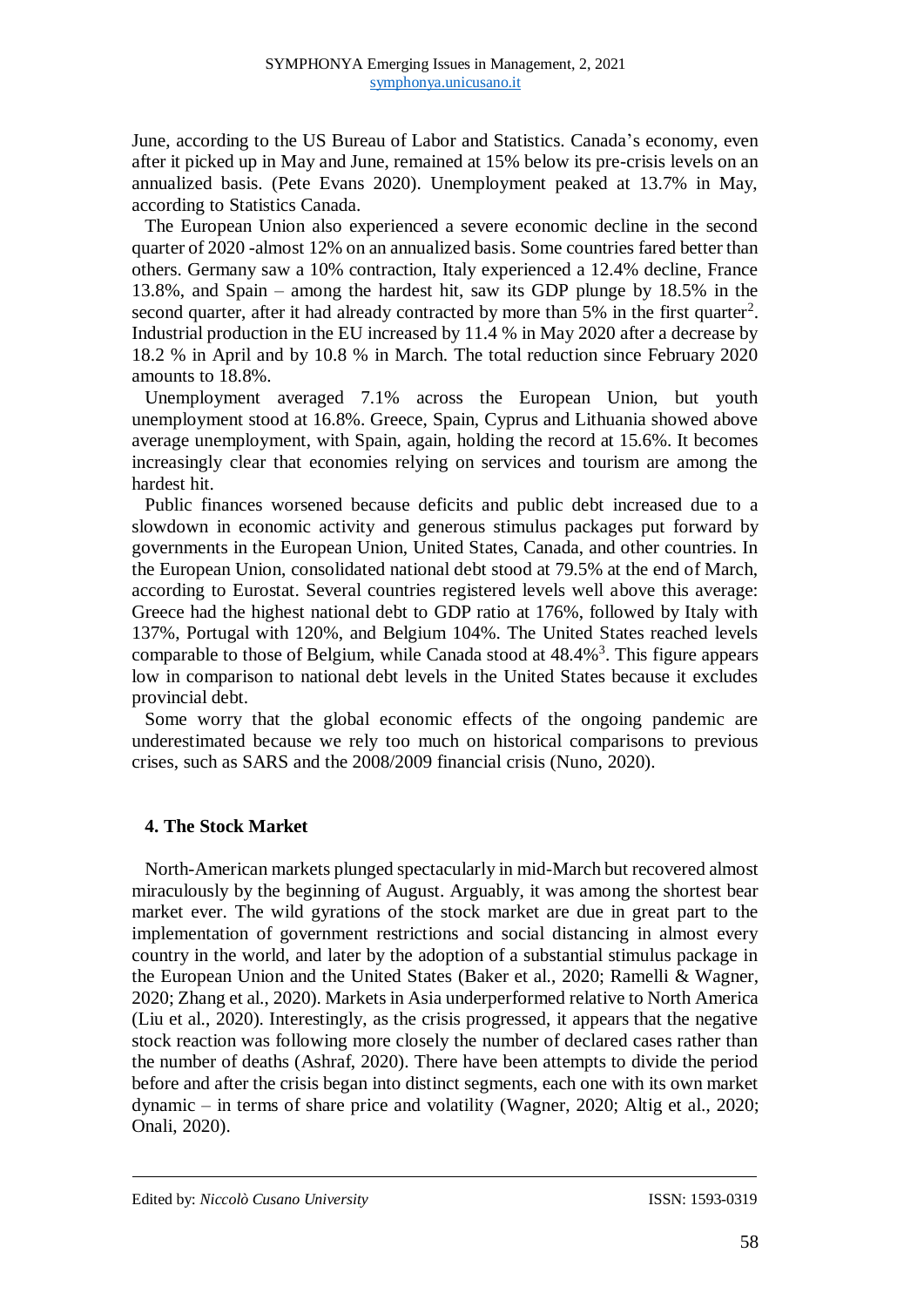Before the pandemic hit Europe and the US, the S&P 500 index hovered around 3,400. In mid-March, it bottomed out at 2,200, a decrease of over 35%. By the end of July it bounced back to above 3,270. The Dow Jones Industrial Average was hovering around 29,000 in February and tumbled to under 19,000 in mid-March – a drop of almost 35%. By the end of July, it had recovered most of its losses and stood at 26,428. Growth continued into the first half of August. The tech-heavy NASDAQ Composite Index represents the more interesting case: it plunged from 10,700 before March to 7,000 in mid-March, but by the end of July had surpassed its pre-pandemic high and closed at 10,745. Of course, not all stocks fared in the same manner.

Tech stocks – usually viewed as risky – turned out to be the better performers as everyone moved their lives online. Even before the crisis started, Apple, Amazon, Microsoft, and Alphabet had surpassed the \$1 trillion market capitalization threshold. In the second quarter, these companies strengthened even more their dominant market position. Together they make up about 20% of the S&P 500 Index and have a combined market capitalization of almost \$5 trillion – a figure that is comparable to the annual GDP of Japan, 40% of the annual GDP of China, and 25% of the annual GDP of the United States. Amazon had one the strongest quarters in recent history with \$89 billion in revenues, which represents a 40% increase over the previous year, and \$8 billion more than Wall Street was expecting. Analysts are speculating that by the end of 2020 the market capitalization of Apple will surpass the \$2 trillion mark. (Horowitz, 2020). Along these four giants, other tech-related, and online retailers made a strong showing. Netflix went from \$385 a share on February 19, to \$299 on March 16, and closed at \$489.38 on July 31, 2020. The lesser-known Zoom – that is, until people started to work from home – jumped from \$70 a share in mid-January to \$107.47 on March 12, and closed at \$253.94 on July 31. This represents a 263% appreciation since the beginning of the year. Wal-Mart went from \$105 a share in January to \$104 on March 12, only to close at \$129.45 on July 31. Among biotech firms, several performed extremely well: Novavax surged from below \$10 in January to \$143 on July 31.

Of course, there were losers. The Dow Jones Transportation Average plunged from about 11,000 in January to 6,000 in March, only to recover somewhat and close at just under 10,000 on July 31. Airlines, cruise companies and hotels were among the hardest hit. Delta Airlines plunged from \$62 a share on January 17 to \$21.51 on March 19, and closed at \$24.97 on July 31. United Airlines had a similar fate: from \$89.54 on January 17, it dropped to \$21.28 on March 19, briefly jumped to \$48.69 on June 8, to close at \$31.38 on July 31. Hilton Worldwide Holdings went from \$113.92 on January 17 to \$55.94 on April 3, and closed at \$75.02 on July 3. Norwegian Cruise Line Holdings fell from \$59 on January 17, to \$8 on March 17, and closed at \$13.64 on July 31.

# **5. The Disconnect Between the Economy and the Stock Market and What It Means for Corporate Governance**

In June 2020, the International Monetary Fund issues a Global Financial Stability Report in which it warns about a growing disconnect between financial markets and the real economy (International Monetary Fund, 2020).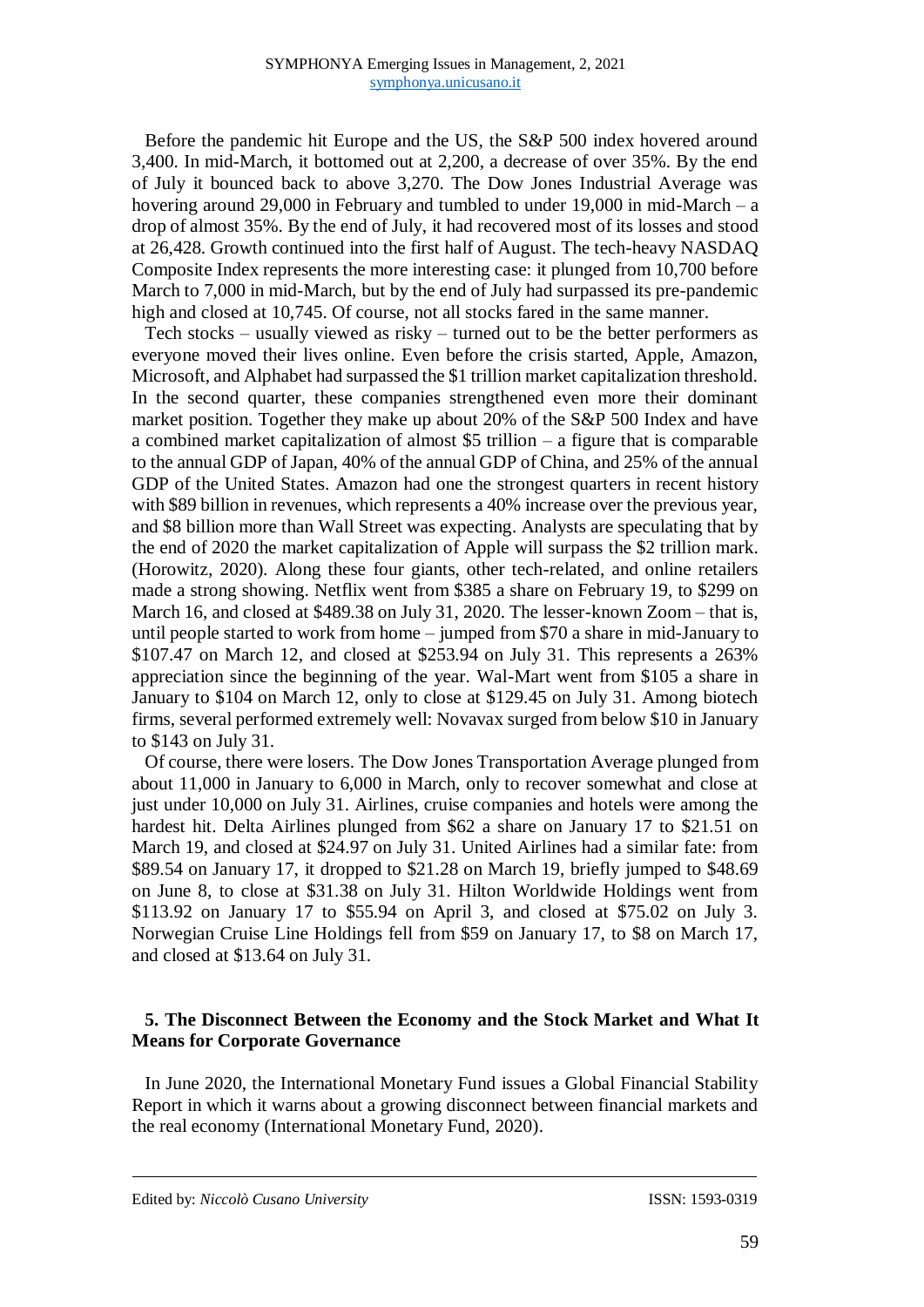*□ "Risk asset prices have rebounded following the precipitous fall early in the year, while benchmark interest rates have declined, leading to an overall easing of financial conditions […] Amid huge uncertainties, a disconnect between financial markets and the evolution of the real economy has emerged, a vulnerability that could pose a threat to the recovery should investor risk appetite fade."*

During an August 11<sup>th</sup> interview with CNN, JPMorgan Chase (JPM) CEO Jamie Dimon worries that the stock market does not reflect America's pain<sup>4</sup>:

> *□ "When you have 13 million people out of work, and you've got people suffering and small business suffering, that's far more important than the vicissitudes of Wall Street […] That's what we should worry about."*

On July 12<sup>th</sup>, the Washington Post notes that financial markets and the economy have parted ways<sup>5</sup>:

> *□ "It is impossible not to marvel at the apparently indestructible gap between the buoyant stock market and the less-than-buoyant real economy of workers, companies and jobs. One must say 'apparently indestructible', because maybe there is some simple and obvious explanation that eludes your correspondent. Otherwise, either the stock market is too high, or the economic outlook is too low. One or both must be wrong."*

Even a May 8th posting on NASDAQ's website discusses the perceived disconnect between Main Street and Wall Street (Mian, 2020).

There is a wide-spread current of opinion shared by large investment firms, journalists, and academics that acknowledge a perceived disconnect between Main Street and Wall Street (Sonders, 2020). In spite of never-ending bad news about growth in infections and economic decline, markets seem able to defy gravity, raising questions about what might be causing this phenomenon.

The Visual Capitalist attempts to assess the disconnect between the economy and the stock market by comparing and contrasting the change in the index of consumer sentiment to the change in the S&P500. While this is not a rigorous empirical research, the insights are very telling. It certainly looks like consumer confidence is sinking while the S&P500 is soaring (Lu, 2020).

However, a stock index that is heavily weighted in seven of the largest corporations in the world – Apple, Amazon, Microsoft, Google, Facebook, and Netflix (FAANGM henceforth) is obviously driven by the performance of these stocks. Since FAANGM have outperformed the market, the S&P500 has also soared. When excluding FAANGM, market performance looks much more modest. It is very likely that another driver of stock market performance is the commitment of the Federal Reserve (and other central banks) to maintain liquidity by engaging in quantitative easing that now includes even corporate issues. With bond yields next to zero (and even negative) stocks become relatively more attractive.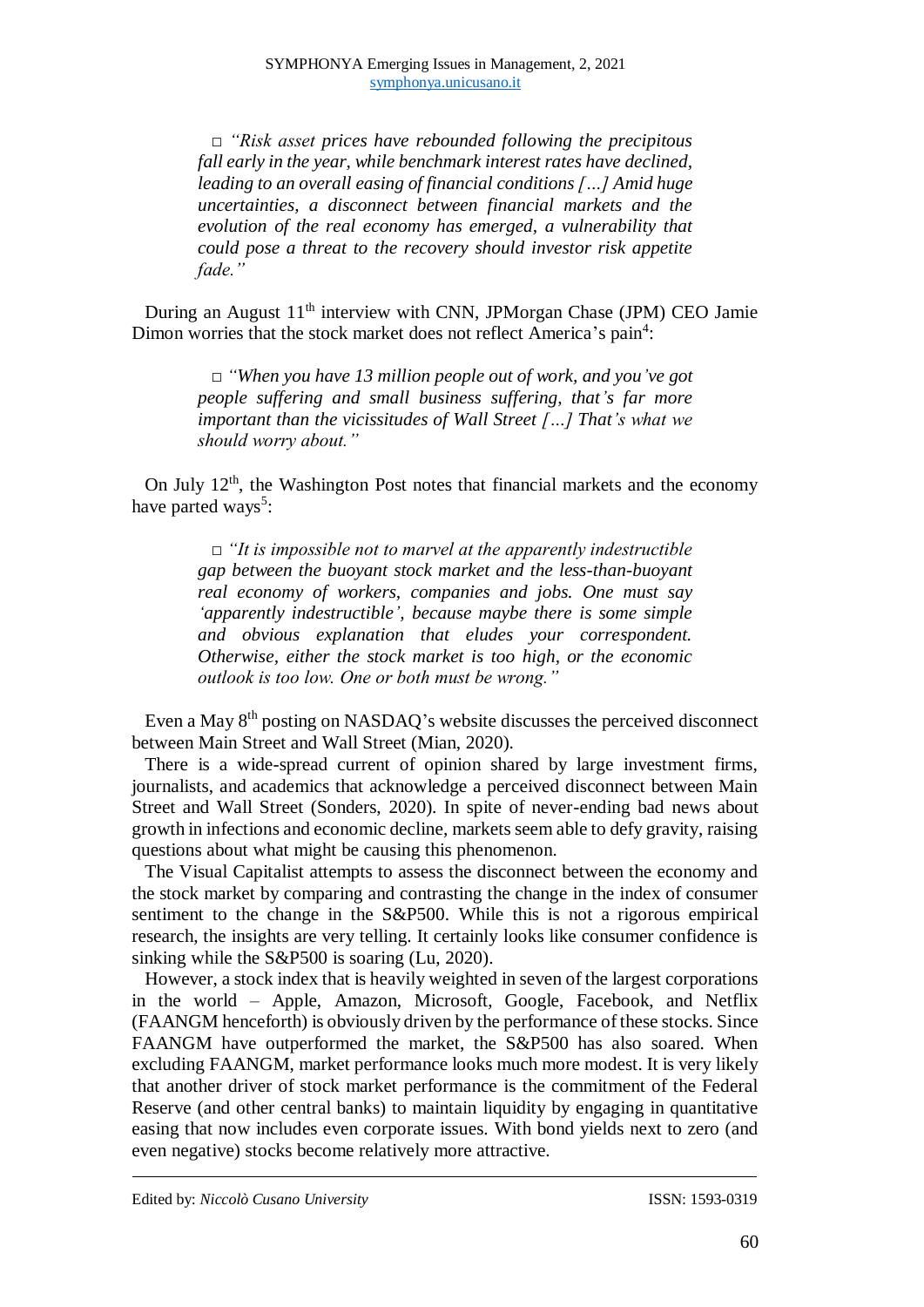Economist Robert Shiller argues the divergence between market fundamentals and market outcomes is catalyzed by the dynamics of narrative epidemics and investor psychology who are driving a fear-of-missing-out market (Shiller, 2020).

When the pundits worry about the disconnect between Main Street and Wall Street they make an implicit assumption. If one expects the fortunes of capital markets to reflect the evolution of the real economy, one presupposes that the wealth and wellbeing of publicly listed corporations directly depend on market fundamentals such as unemployment, wages, industrial production, consumer sentiment, government deficits, and the like. While this assumption is generally true, it needs to be qualified. The wealth and well-being of publicly listed corporations do depend on market fundamentals, but the relationship is mediated by investor's expectations about the cash flows generated in the context of the crisis.

As already discussed above, after years of pursuing shareholder value that periodically ended in earnings restatements, mega mergers, multi-billion dollar IPOs, and financial crises, one of the most consequential doctrines of contemporary capitalism seems to have shifted its focus: Almost everyone agrees that from maximizing market value CEOs have to look after all stakeholders: consumers, suppliers, employees, the local community, debtholders and shareholders. It is implied that corporate governance should be equally concerned with the welfare of all these constituencies. But what does this mean in practice for the corporation? And how would a corporation that is managed for the benefit of all its stakeholders be assessed and valued during a pandemic like the one we are traversing right now?

Corporate governance deals with three important questions. The first issue has to do with the control of the organization. The second issue determines whose interest would ultimately prevail in the case of a zero-sum game. The last question dictates the manner in which the economic surplus – the object of the bargaining process among the claimholders of the firm  $-$  is defined and measured. Shareholder capitalism has answered unambiguously and clearly all three questions. The Board of Directors is the pinnacle of power and control, shareholders' interests have a preferred status, and the market value of shares is the ultimate metric of performance, subject to obeying the law.

The details of stakeholder value as opposed to those of shareholder value are more nebulous and vague. The Board of Directors retains its power, but must be diversified to reflect a broader constituency, and the interest of all stakeholders matter equally. The third question, however, is more or less eschewed. There are no universally recognized metrics of stakeholder performance, although there is no shortage of candidates, from corporate scorecards to environmental and social responsibility ratings (Ridwan et al., 2013; Kraus & Lind, 2010; Strenger, 2004; Hoque & Kaplan, 2012; Kaplan & Nagel, 2004). The real problem with assessing and measuring the economic outcome when everyone is entitled to equal consideration comes down to producing a system of metrics that is meaningful – in that it reflects a diversity of interests, but does not generate dysfunctional behavior – in that it remains free of deception, internal contradictions, and conflict of interests (Cini & Ricci, 2018).

Stakeholder value is obviously very far from having a rigorous normative content, but one would expect that whenever the stakeholders of the corporations are adversely impacted in a consistent manner across the board, the fortunes of the corporations should reflect this adversity. When a majority of supply chains are disrupted, a record number of people file for unemployment, small and medium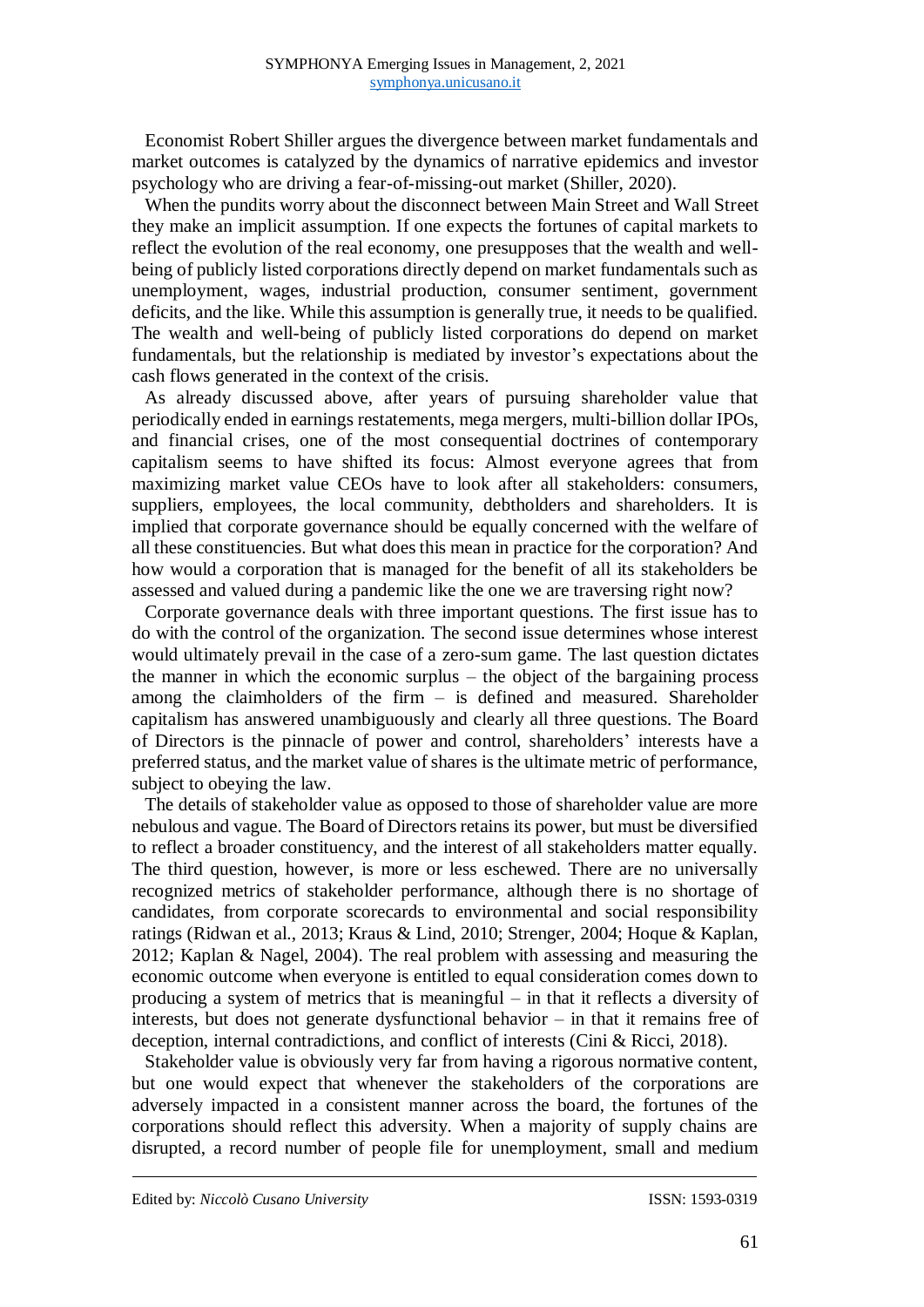business are on the verge of bankruptcy, industrial production, tourism, and restaurants are down, and whole communities are reeling, the stock market should move in sink with the majority who experience hardship. If the purpose of the corporation is the welfare of these constituencies across the board, there should be no disconnect between the economy and the stock market, and Main Street's pain should parallel Wall Street's pain.

In practice, Main Street's pain becomes Wall Street's pain only when Main Street's distress has a material impact on corporate cash flows. If the hardship experienced by the poor and the middle-class translate into larger profits and cash flows, then we observe a disconnect. If unemployment surges, but its main impact is to keep wages and labor costs low, the valuation of corporations surges as well. If production is down, but due to market dominance, some corporations are able to compensate a lower real output with higher prices, then obviously stock prices would go up as well. This is how shareholder value works. The management of a corporation would make choices that increase the present value of future cash flows. All the anecdotal evidence and some academic research we have so far about how corporations behave during the pandemic points in that direction.

We already know that not all stocks react in the same manner. Stocks that fell out of favor, such as energy, real estate, entertainment, and hospitality showed extreme asymmetrical volatility, had to cut pay to employees and managers, fired executives, but nevertheless allowed cash bonuses and generous compensation packages for selected executives. On the other hand, natural gas, food, healthcare, and software enjoyed solid returns, and in many cases insiders sold their equity stakes as the market price of shares was rising. (Mazur et al., 2021).

Using data on over 6,000 firms across 56 economies during the first quarter of 2020, a recent study finds that – notwithstanding exposure to the pandemic through global supply chains and customer locations – corporations with a better financial standing, and less entrenched executives experiences milder price declines – exactly as prescribed by shareholder value (Ding et al., 2020).

But all this accumulating anecdotal and systematic evidence is in some sense trivial. It helps explaining something akin to water flowing downhill. There is nothing to wonder about when firm value is the present value of future cash flows.

The observed disconnect perceived by a majority of observers appears ominous, and even outrageous because it reflects a gap between expectations and reality with respect to the underlying principles of corporate governance. While the public at large expects that managers do everything possible in order to make everyone better off, investors and corporate boards are busy keeping cash flows steady. The implicit model of corporate governance operational during the pandemic remains without a doubt shareholder value, in spite of everyone officially professing stakeholder wellbeing and corporate social responsibility.

In the first five months of the year, executives divested significant shareholdings in the companies that grew the fastest, such as Zoom and Netflix, cashing in tens of millions of dollars. Corporate executives have arguably a conflicted relationship with shareholder value. On the one hand, performance pay, which lies at the core of the current model of corporate governance, represents the ticket to multimillion-dollar compensation packages, especially during bull markets. On the other hand, CEOs must resent the arbitrariness of performance pay because market risk plays a large role in driving equity valuation, in spite of the many individual competencies and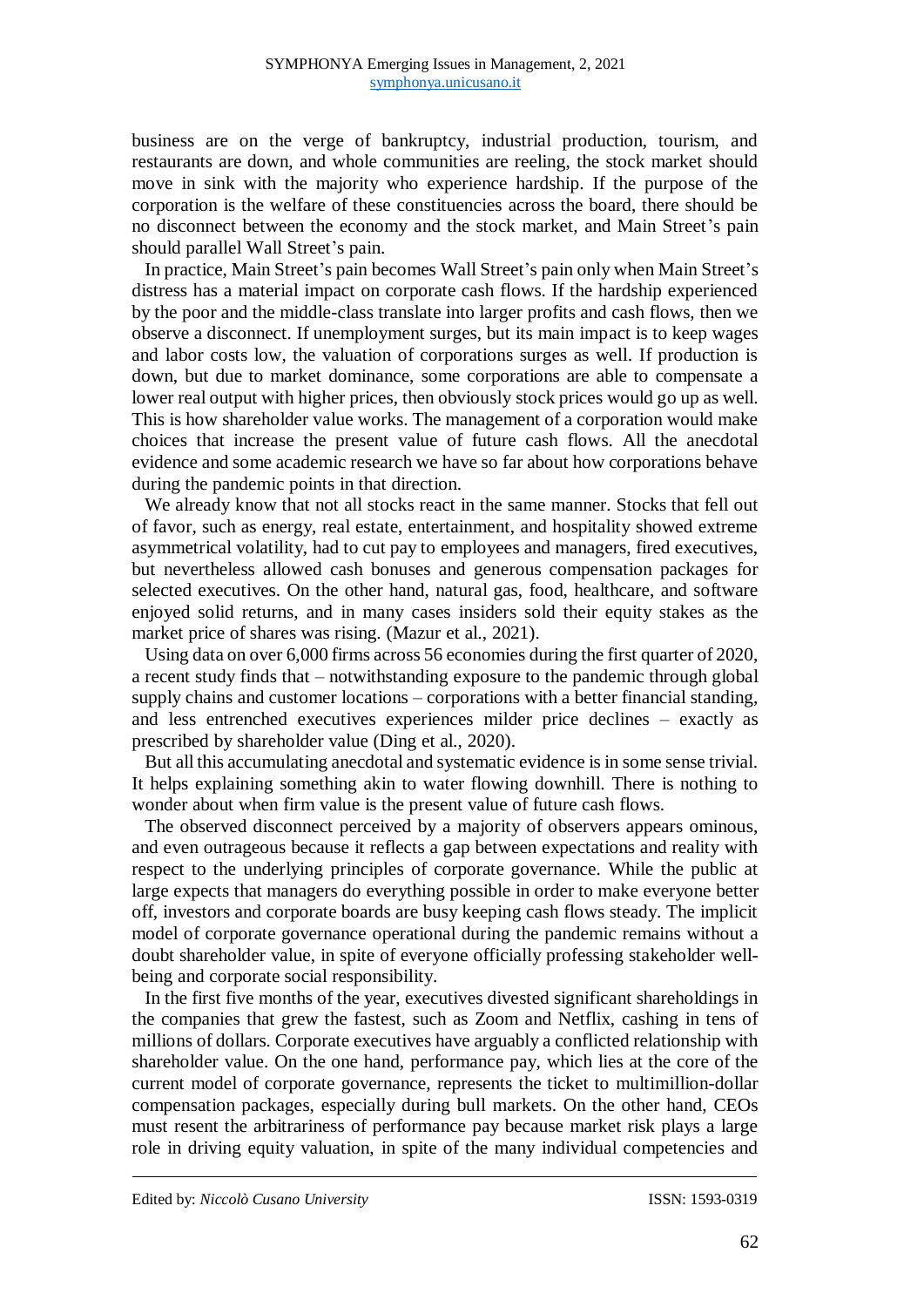talents corporate executives might have. If pay for luck is real, then disrepute for misfortune must also be true. Even if CEOs embrace managing for stakeholders in good faith, they operate within a system of corporate governance that exerts tremendous pressure to comply with pursuing the valuation of stocks. This, above and beyond any other considerations. The current pandemic is showing that the transition to managing for stakeholders cannot take place just by wishing it. It requires a structural reform of corporate governance.

As a small consolation for the stakeholder model of corporate governance, Environmental and Social Stocks appear somewhat more resilient so far (Albuquerque et al., 2020). The effect, however, appears small and requires independent corroboration. Overall, it will take some time for the evidence to accumulate in order to conduct more comprehensive studies in a more dispassionate frame of mind. Until then it is fair to conclude that we are still under the strong spell of shareholder capitalism and far from the ideal of equal consideration for all stakeholders.

## **6. Concluding Remarks**

If there is a disconnect between the economy and the stock market, this is most likely due to the gap between explicit and the implicit model of corporate governance. Without taking any sides in the ideological debate between shareholder and stakeholder capitalism, one must acknowledge that any discrepancy between explicit and implicit objectives results in a deeply dysfunctional organizational behavior. Government employees and public sector bureaucrats probably relate very well to this predicament. For decades, public health workers and university professors had struggled with ambiguity and cognitive dissonance: Nominally, the main objective has always been improving the general health of the population, caring for the sick, delivering excellence in education, imparting skills and building competencies. In practice, however, these objectives have always been adapted and twitched to meet budget constraints and enrollment targets, which in many situations took precedence over the more inspiring goals professed in the mission statement. Until recently, corporations suffered to a lesser extent from this dissonance, because the "greed is good," motto of shareholder capitalism during the last half century allows boards to drop any pretense.

The increasing pressure exerted on corporations and politicians from a wide range of constituencies facing growing economic inequalities and increasing Big Business dominance has changed the tide. A long trend of developments culminated in the year 2019 when Corporate America has made a historic and fateful pledge to put a lid on investor greed and embrace a more caring and socially responsible version of capitalism.

The ongoing Covid-19 pandemic has exposed the challenges facing this about-face, assuming the commitment to stakeholders and corporate social responsibility is more than a gimmick and a PR stint.

Good faith and honorable intentions are not enough when the entire internal and external system of corporate governance has been designed in order to deliver higher equity valuations for investors.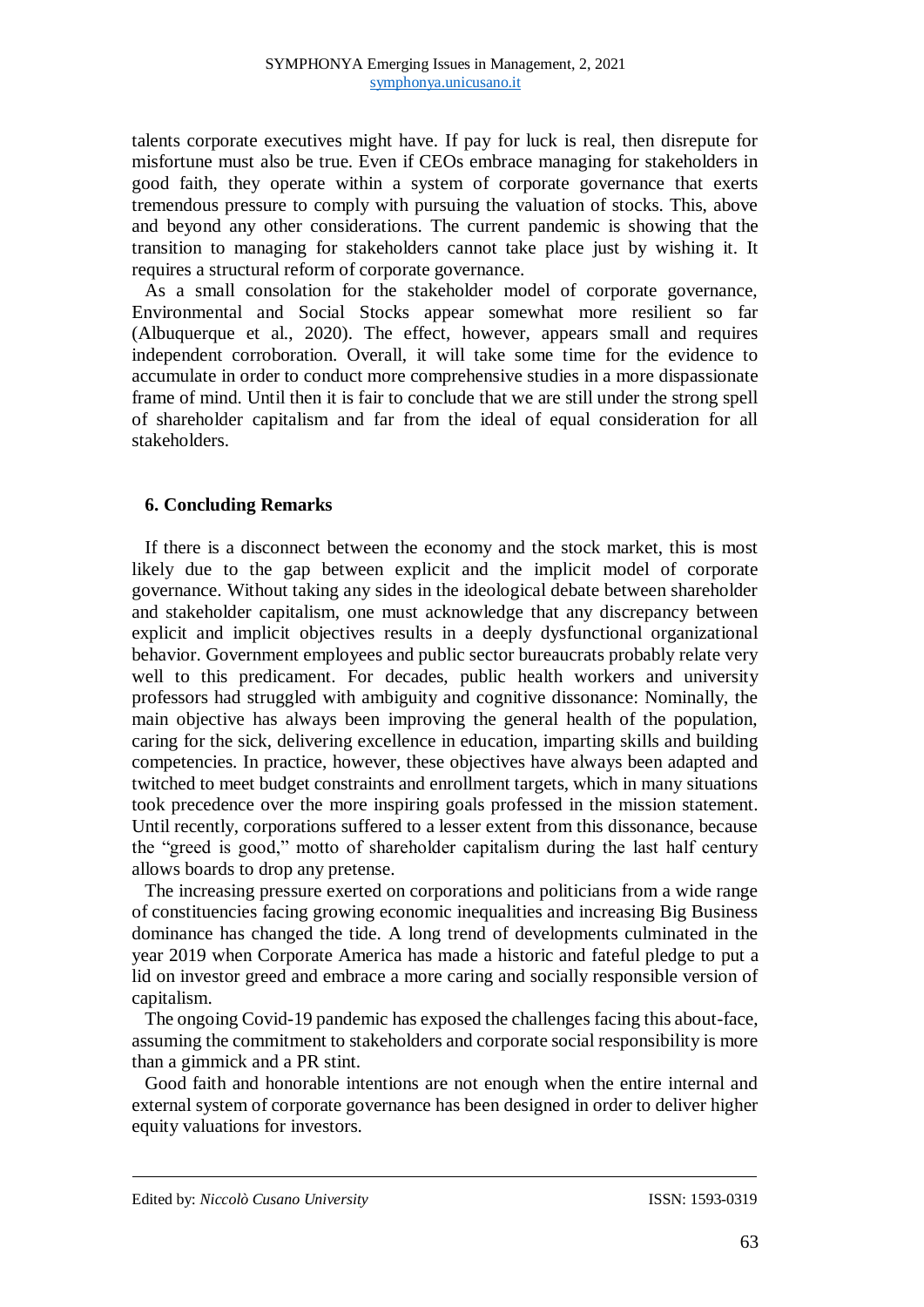Ironically, this situation is reminiscent of another famous transition. In the late 1980s, it has become increasingly clear that reforming the command economy into a more humane form of communism could not be easily achieved, notwithstanding the idealism and good intentions of its reformers. No one knew how to do it, and every good faith attempt at reforms only made things worse. After the fall of the Berlin Wall, all post-communist nations in Eastern Europe proceeded with dismantling the command system and starting anew. In the early 1990s, the world moved away from the ideal of caring and the pretense of egalitarianism, towards embracing pragmatism and greed. Thirty years later, corporate America wishes to transition back, and finds there is no tried-and-tested recipe for a more human and socially responsible version of capitalism. The current move towards stakeholders and corporate social responsibility parallels Mikhail Gorbachev's *perestroika* and *glasnost*, but in reverse. Under the current conditions, dismantling the current system of corporate governance and starting anew is out of the question. Radical social engineering is not a palatable option, in spite of the vocal chorus of critics clamoring for change. Most people would settle for reformed model of corporate governance that would reduce inequalities while still delivering economic growth and prosperity.

But if managing for stakeholders is to have a real chance of success beyond pledges and nicely designed corporate websites, one needs to devise a normative system of performance metrics capable of making the good intentions behind the ideology operational.

#### **Bibliography**

Albuquerque, R., Koskinen, Y., Yang, S., & Zhang C. (2020). Resiliency of Environmental and Social Stocks: An Analysis of the Exogenous COVID-19 Market Crash, *The Review of Corporate Finance Studies*, 9(3), 593-621.

[http://dx.doi.org/10.1093/rcfs/cfaa011](https://doi.org/10.1093/rcfs/cfaa011)

Altig, D., Baker, S., Barrero, J. M., Bloom, N., Bunn, P., Chen, S., & Thwaites, G. (2020). Economic Uncertainty Before and During the COVID-19 Pandemic. *Journal of Public Economics*, 191, 104274.

http://dx.doi.org/10.1016/j.jpubeco.2020.104274

Ashraf, B. Na. (2020). Stock Market's Reaction to COVID-19: Cases or Fatalities? *Research in International Business and Finance*, 54, 101249.

http://dx.doi.org/10.1016/j.ribaf.2020.101249

Bainbridge, S. M. (2002). *Director Primacy: The Means and Ends of Corporate Governance*. UCLA, School of Law Research Paper No. 02-06.

<http://dx.doi.org/10.2139/ssrn.300860>

Baker, S. R., Bloom, N., Davis, S. J., Kost, K. J., Sammon, M. C., & Viratyosin, T. (2020). *The Unprecedented Stock Market Impact of COVID-19*. NBER Working Paper No. 26945, NBER Program(s): Asset Pricing, Economic Fluctuations and Growth.

http://dx.doi.org/10.3386/w26945

- Brondoni, S. M. (2019). Shareowners, Stakeholders & the Global Oversize Economy. The CocaCola Company Case, *Symphonya. Emerging Issues in Management (symphonya.unicusano.it)*, (1), 16-27. <http://dx.doi.org/10.4468/2019.1.02brondoni>
- Cini, A. C., & Ricci, C. (2018). CSR as a Driver where ESG Performance will Ultimately Matter, *Symphonya. Emerging Issues in Management (symphonya.unimib.it)*, (1), 68-75. <http://dx.doi.org/10.4468/2018.1.05cini.ricci>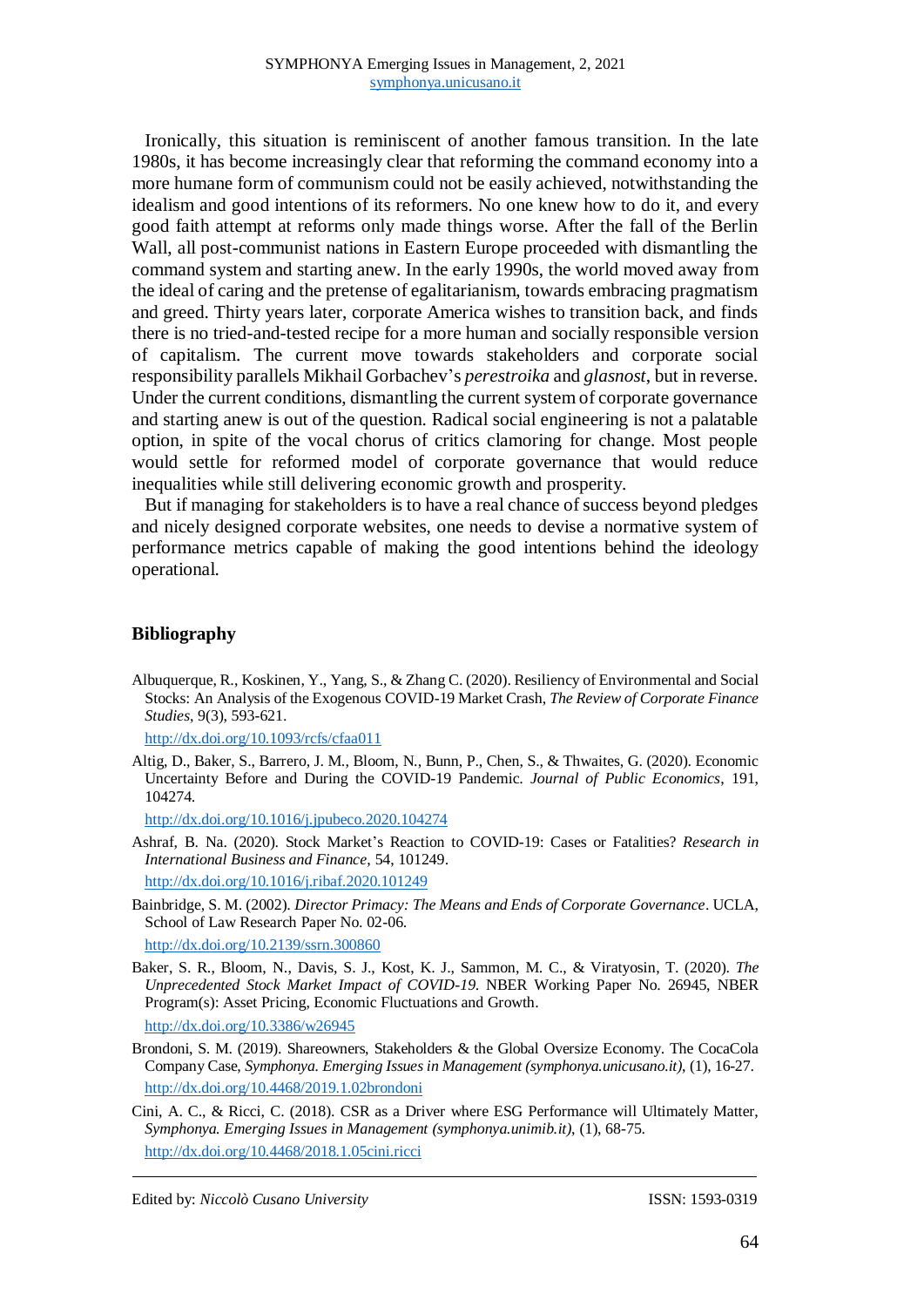- Civera, C., & Freeman, R. E. (2019). Stakeholder Relationships and Responsibilities: A New Perspective. *Symphonya. Emerging Issues in Management (symphonya.unicusano.it)*, (1), 40-58. <http://dx.doi.org/10.4468/2019.1.04civera.freeman>
- Coase, R. (1960). The Problem of Social Cost. *Journal of Law and Economics*, 3, 1-44. [http://dx.doi.org/10.1057/9780230523210\\_6](https://dx.doi.org/10.1057/9780230523210_6)
- Ding, W., Levine, R., Lin, C., & Xie, W. (2021). Corporate Immunity to the COVID-19 Pandemic. *Journal of Financial Economics*, 141(2), 802-830. [http://dx.doi.org/10.1016/j.jfineco.2021.03.005](https://dx.doi.org/10.1016/j.jfineco.2021.03.005)
- Eurostat. Various statistics.

<https://ec.europa.eu/eurostat/web/covid-19/overview>

Evans, P. (2020). Canada's GDP Bounced Back in May, but it was still 15% below where it was before COVID-19. *CBC News*, July 31, 2020.

<https://www.cbc.ca/news/business/canada-gdp-may-1.5670117>

- Fernandes, N. (2020). *Economic Effects of Coronavirus Outbreak (COVID-19) on the World Economy*. IESE Business School Working Paper No. WP-1240-E, Available at SSRN. <http://dx.doi.org/10.2139/ssrn.3557504>
- Friedman, M. (1970). The Social Responsibility of Business is to Increase its Profits. *The New York Times Magazine*, September 13, 1970. http://dx.doi.org/10.1007/978-3-540-70818-6\_14
- Hart, Oliver & Moore, John (1988). Incomplete Contracts and Renegotiation. *Econometrica*, 56, 755-785. [http://dx.doi.org/10.2307/1912698](https://dx.doi.org/10.2307/1912698)
- Hart, O., & Moore, J. (1990). Property Rights and the Nature of the Firm. *Journal of Political Economy*, 98 (6), 1119-1158.

[http://dx.doi.org/10.1086/261729](https://doi.org/10.1086/261729)

- Henderson, M. T. (2007). *Everything Old is New Again: Lessons from Dodge v. Ford Motor Company*. University of Chicago Law & Economics, Olin Working Paper No. 373, Available at SSRN. <http://dx.doi.org/10.2139/ssrn.1070284>
- Hoque, Z., & Kaplan, R. S. (2012). The Balanced Scorecard: Comments on Balanced Scorecard Commentaries. *Journal of Accounting & Organizational Change*, 8 (4), 539-545. http://dx.doi.org/10.1108/18325911211273527
- Horowitz, Julia (2020). *Big Tech's 'Staggering' Earnings Live Up to Market Hype*. CNN Business, Fri July 31.

<https://www.cnn.com/2020/07/31/investing/premarket-stocks-trading/index.html>

International Monetary Fund (2020), *Global Financial Stability Report Update: Financial Conditions Have Eased, but Insolvencies Loom Large*. June.

[https://www.imf.org/en/Publications/GFSR/Issues/2020/06/25/global-financial-stability-report](https://www.imf.org/en/Publications/GFSR/Issues/2020/06/25/global-financial-stability-report-june-2020-update)[june-2020-update](https://www.imf.org/en/Publications/GFSR/Issues/2020/06/25/global-financial-stability-report-june-2020-update)

- Kaplan, R. S., & Nagel, M. (2004). *Improving Corporate Governance with the Balanced Scorecard*. Working paper 04-044.
- Kraus, K., & Lind, J. (2010). The Impact of the Corporate Balanced Scorecard on Corporate Control – A Research Note. *Management Accounting Research*, 21(4), 265-277. [http://dx.doi.org/10.1016/j.mar.2010.08.001](https://dx.doi.org/10.1016/j.mar.2010.08.001)

Kymilcka, W.l (1989) *Contemporary Political Philosophy*. Oxford, UK: Clarendon Press.

Liu, H., Manzoor, A., Wang, C., Zhang, L., & Manzoor, Z. (2020). The COVID-19 Outbreak and Affected Countries Stock Markets Response. *International Journal of Environmental Research and Public Health*, 17, 2800.

[http://dx.doi.org/10.3390/ijerph17082800](https://dx.doi.org/10.3390/ijerph17082800)

Lu, M. (2020). Understanding the Disconnect Between Consumers and the Stock Market. Posted on *The Visual Capitalist* on July 29.

https://www.visualcapitalist.com/understanding-the-disconnect-between-consumers-and-thestock-market/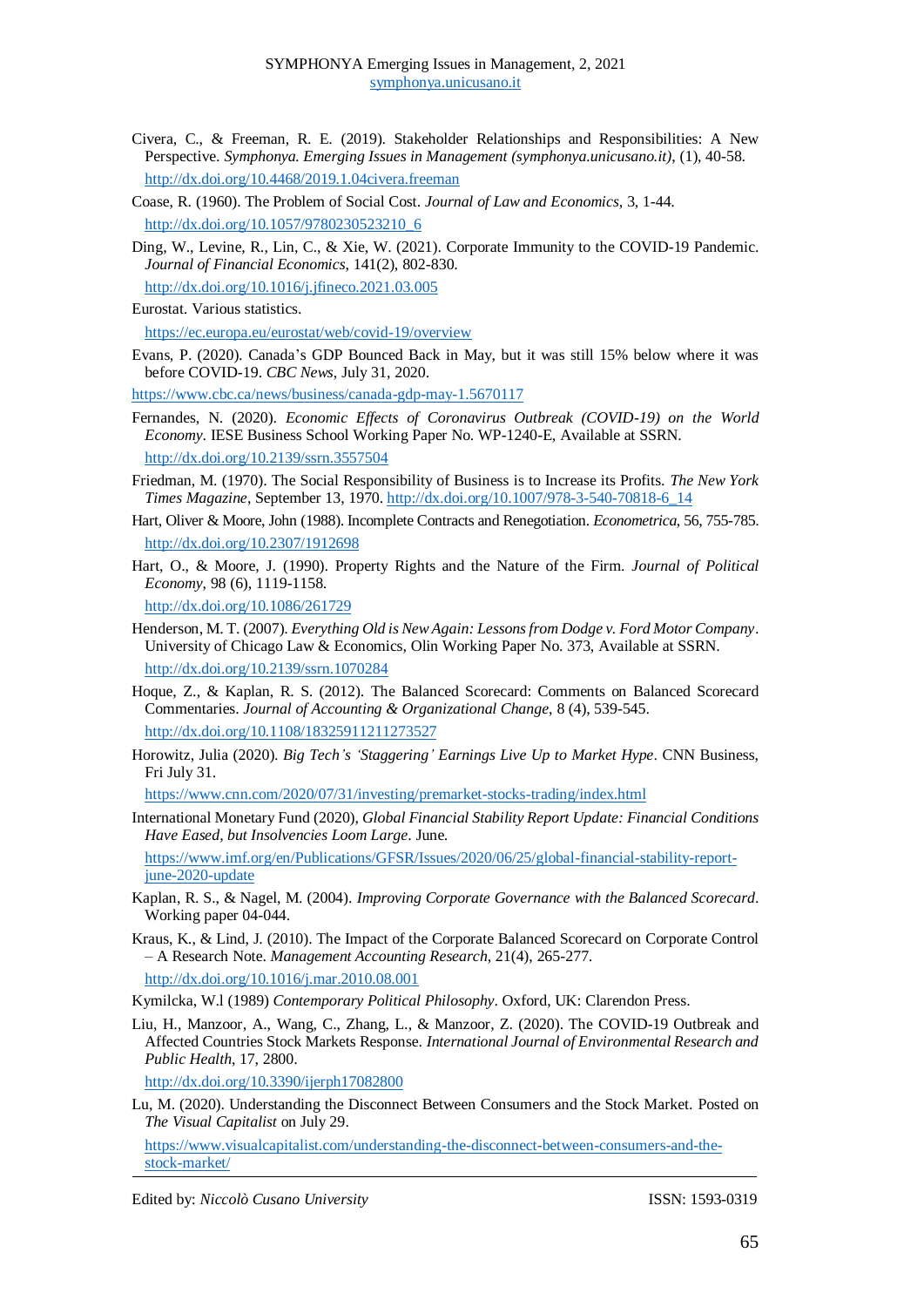- Mazur, M., Dang, M., & Vega, M. (2021). COVID-19 and the March 2020 Stock Market Crash. Evidence from S&P1500. *Finance Research Letters*, 38, 101690. [http://dx.doi.org/10.1016/j.frl.2020.101690](https://dx.doi.org/10.1016/j.frl.2020.101690)
- 

Mian, Sheraz (2020). *Is Wall Street Oblivious of Main Street Pain?* May 8. <https://www.nasdaq.com/articles/is-wall-street-oblivious-of-main-street-pain-2020-05-08>

- Onali, Enrico (2020). *COVID-19 and Stock Market Volatility*. Working paper, available at SSRN. <http://dx.doi.org/10.2139/ssrn.3571453>
- Ridwan, R., Harun, H., An, Y., & Fahmid, I. M. (2013). The Impact of the Balanced Scorecard on Corporate Performance: The Case of an Australian Public Sector Enterprise. *International Business Research*, 6(10), 103.

http://dx.doi.org/10.5539/ibr.v6n10p103

Salvioni, D. M., & Gennari, F. (2019). Stakeholder Perspective of Corporate Governance and CSR Committees, *Symphonya. Emerging Issues in Management (symphonya.unicusano.it)*, (1), 28-39. <http://dx.doi.org/10.4468/2019.1.03salvioni.gennari>

Satter, D. (2001). *Age of Delirium: The Decline and Fall of the Soviet Union*. Yale University Press.

Shiller, Robert J. (2020). Understanding the Pandemic Stock Market. July 7. [https://www.project-syndicate.org/commentary/understanding-us-pandemic-stock-market-by](https://www.project-syndicate.org/commentary/understanding-us-pandemic-stock-market-by-robert-j-shiller-2020-07?barrier=accesspaylog)[robert-j-shiller-2020-07?barrier=accesspaylog](https://www.project-syndicate.org/commentary/understanding-us-pandemic-stock-market-by-robert-j-shiller-2020-07?barrier=accesspaylog)

Sonders, Liz A. (2020). *Disconnect the Dots: Main Street vs. Wall Street*. June 1.

<https://www.schwab.com/resource-center/insights/content/disconnect-dots-main-street-vs-wall-street> Statistics Canada. *Canadian Economic Dashboard and COVID-19*. Various statics.

<https://www150.statcan.gc.ca/n1/pub/71-607-x/71-607-x2020009-eng.htm>

Ramelli, S. & Wagner, A. F. (2020). Feverish Stock Price Reactions to COVID-19. *The Review of Corporate Finance Studies*, 9(3), 622-655.

[http://dx.doi.org/10.1093/rcfs/cfaa012](https://doi.org/10.1093/rcfs/cfaa012)

- Strenger, C. (2004). The Corporate Governance Scorecard: a Tool for the Implementation of Corporate Governance. *Corporate Governance: An International Review*, 12(1), 11-15. [http://dx.doi.org/10.1111/j.1467-8683.2004.00339.x](https://dx.doi.org/10.1111/j.1467-8683.2004.00339.x)
- Thomson Reuters (2020). *U.S. Economy Shrank at Fastest Pace on Record Last Quarter*. July 30. <https://www.cbc.ca/news/business/us-gdp-economy-1.5668589>

US Bureau of Labor and Statistics. Various statistics. <https://data.bls.gov/timeseries/LNS14000000>

Wagner, A. F. (2020). What the Stock Market Tells us About the Post-COVID-19 World. *Natural Human Behavior*, 4, 440.

<http://dx.doi.org/10.1038/s41562-020-0869-y>

Zhang, D., Hu, M., & Ji, Q. (2020). Financial Markets Under the Global Pandemic of COVID-19. *Finance Research Letters*, 36, 101528. [http://dx.doi.org/10.1016/j.frl.2020.101528](https://doi.org/10.1016/j.frl.2020.101528)

#### **Notes**

1

<sup>&</sup>lt;sup>1</sup> Statement on the Purpose of a Corporation, [https://opportunity.businessroundtable.org/wp](https://opportunity.businessroundtable.org/wp-content/uploads/2020/04/BRT-Statement-on-the-Purpose-of-a-Corporation-with-Signatures-Updated-April-2020.pdf)[content/uploads/2020/04/BRT-Statement-on-the-Purpose-of-a-Corporation-with-Signatures-](https://opportunity.businessroundtable.org/wp-content/uploads/2020/04/BRT-Statement-on-the-Purpose-of-a-Corporation-with-Signatures-Updated-April-2020.pdf)[Updated-April-2020.pdf,](https://opportunity.businessroundtable.org/wp-content/uploads/2020/04/BRT-Statement-on-the-Purpose-of-a-Corporation-with-Signatures-Updated-April-2020.pdf) accessed on May 6, 2020.

<sup>2</sup> *Eurozone suffers deepest contraction on record*, 31 July 2020[, https://www.bbc.com/news/business-](https://www.bbc.com/news/business-53606101)[53606101](https://www.bbc.com/news/business-53606101)

<sup>3</sup> Kait Bolongaro and Shelly Hagan, *Bloomberg News*, [https://www.bnnbloomberg.ca/budget-officer](https://www.bnnbloomberg.ca/budget-officer-says-federal-deficit-could-top-252b-1.1429432)[says-federal-deficit-could-top-252b-1.1429432](https://www.bnnbloomberg.ca/budget-officer-says-federal-deficit-could-top-252b-1.1429432)